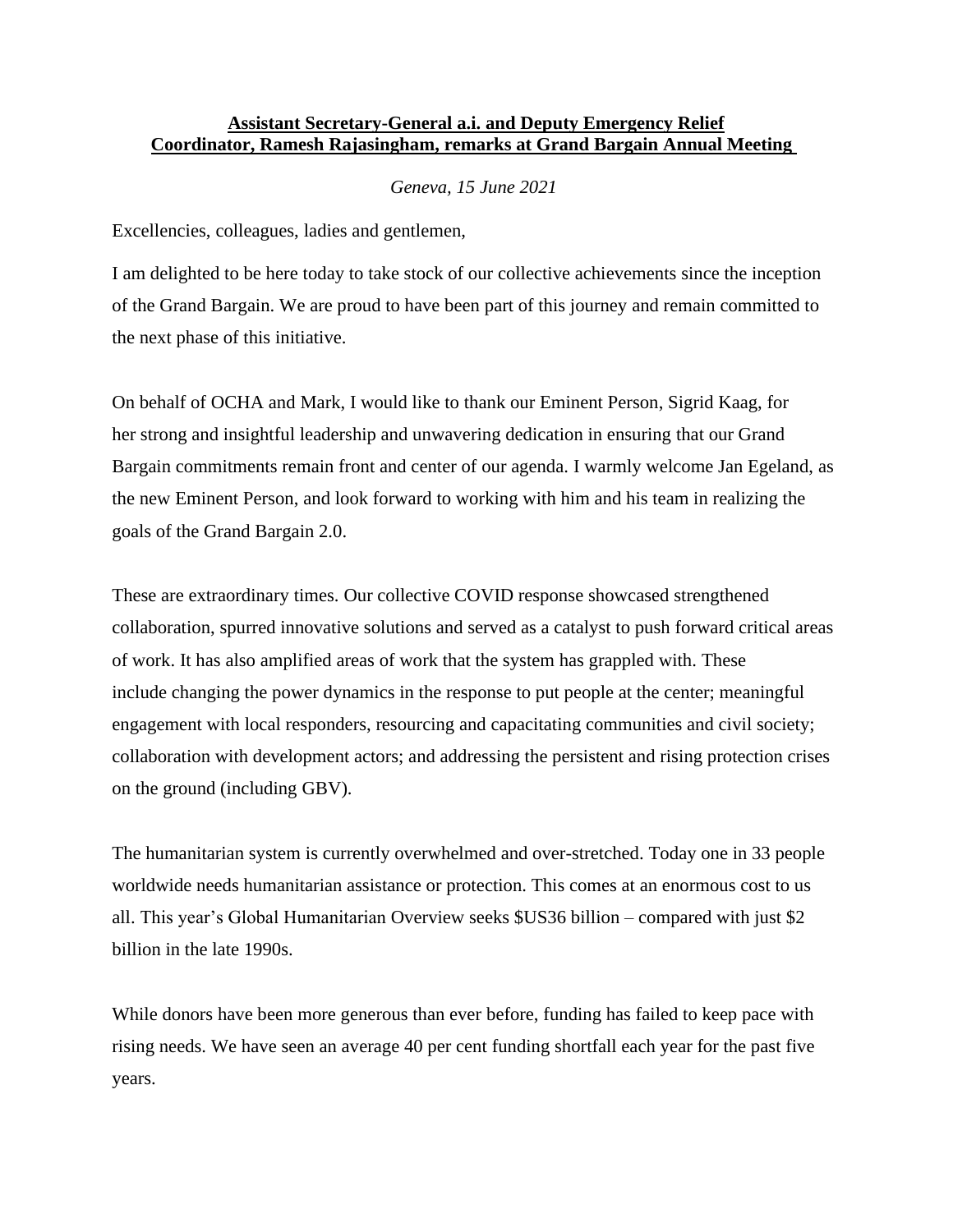## *Success stories of the Grand Bargain*

The Grand Bargain has been a vehicle for fundamental progress in a number of key areas. The collective progress made on developing a **Joint Intersectoral Analysis Framework (JIAF)** is a major achievement in providing a comprehensive understanding of the needs of crisis-affected people. This Framework is the cornerstone of a more efficient and effective humanitarian response, one that gives a voice to people, that encourages multisectoral responses, that take risks into account, and that seeks to reinforce linkages between humanitarian and development actors. Anecdotal evidence indicates that the JIAF has also contributed to significant advancements on inclusivity and intersectionality, specifically on gender analysis and disability inclusion.

Great achievements have also been made since 2016 in advancing the **quality funding agenda**. We saw some of its concrete benefits at the beginning of the COVID-19 pandemic last year when donors and UN Agencies "leaned forward" and provided large sums of flexible funding on a "no regrets basis". Hopefully some of these achievements will continue beyond the pandemic.

We must also persist in our efforts to widen and diversify the donor base and recognize the importance of resource flows beyond appeals. We must expand our efforts to finance and implement anticipatory action, getting better, faster and be more innovative in how we approach our work.

## *How can we make Grand Bargain 2.0 a success?*

We need **more political engagement and commitment** in the Grand Bargain. Making real – and swift - progress will require continued and strengthened leadership from UN agencies, NGOs and donors.

Most of the achievements of the Grand Bargain so far have been technical and process oriented. We now need to tackle the institutional practices and policies that prevent a deeper change from happening in the way we work collectively.

In a context of further restricted donor funding, more attention than ever is needed to work jointly, across agencies, across sectoral and humanitarian-development siloes, and genuinely with local actors.